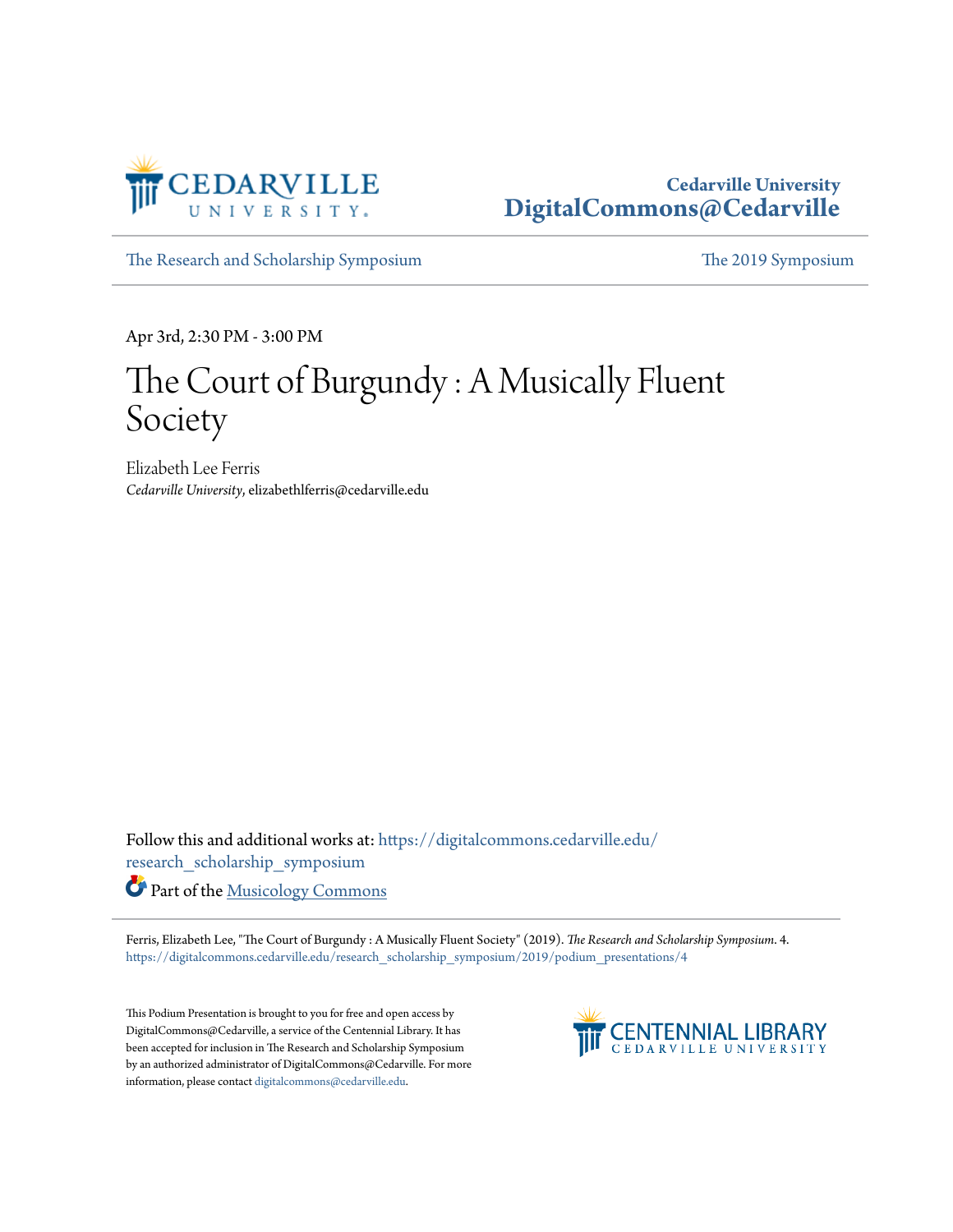# The Court of Burgundy  $\bullet\bullet\bullet$

A Musically Fluent Society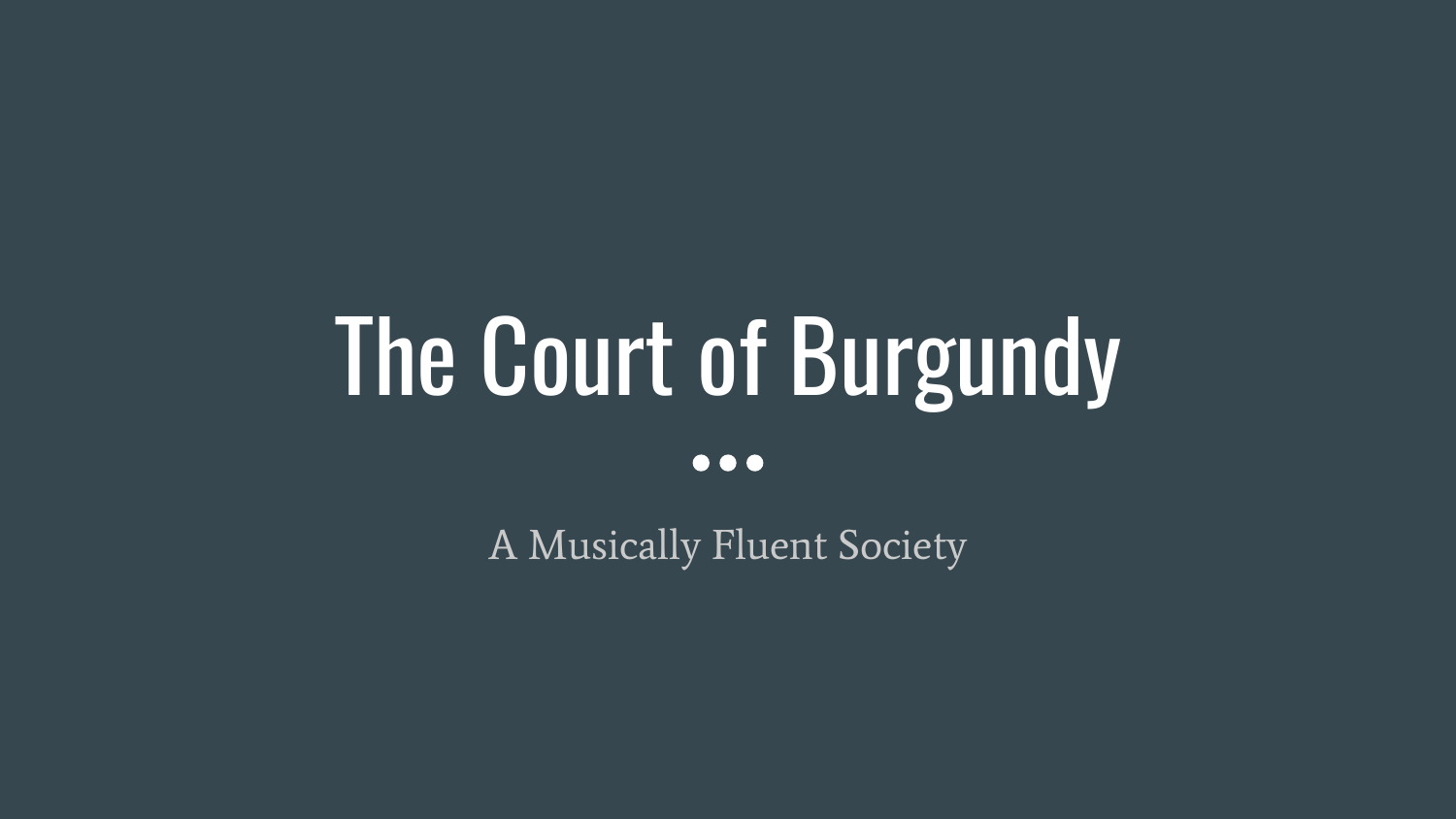#### Musically Fluent Society?

- Why was the Court of Burgundy so important in music history?
	- The Court of Burgundy had unique characteristics that made it a wonderful place for music to grow and flourish in culture. They had a large landmass with safe trade and travel, dukes who supported to arts, and an economy that was stable enough to invest in music.
- The people who lived in the Court of Burgundy were very familiar with music and had it as a part of their daily lives.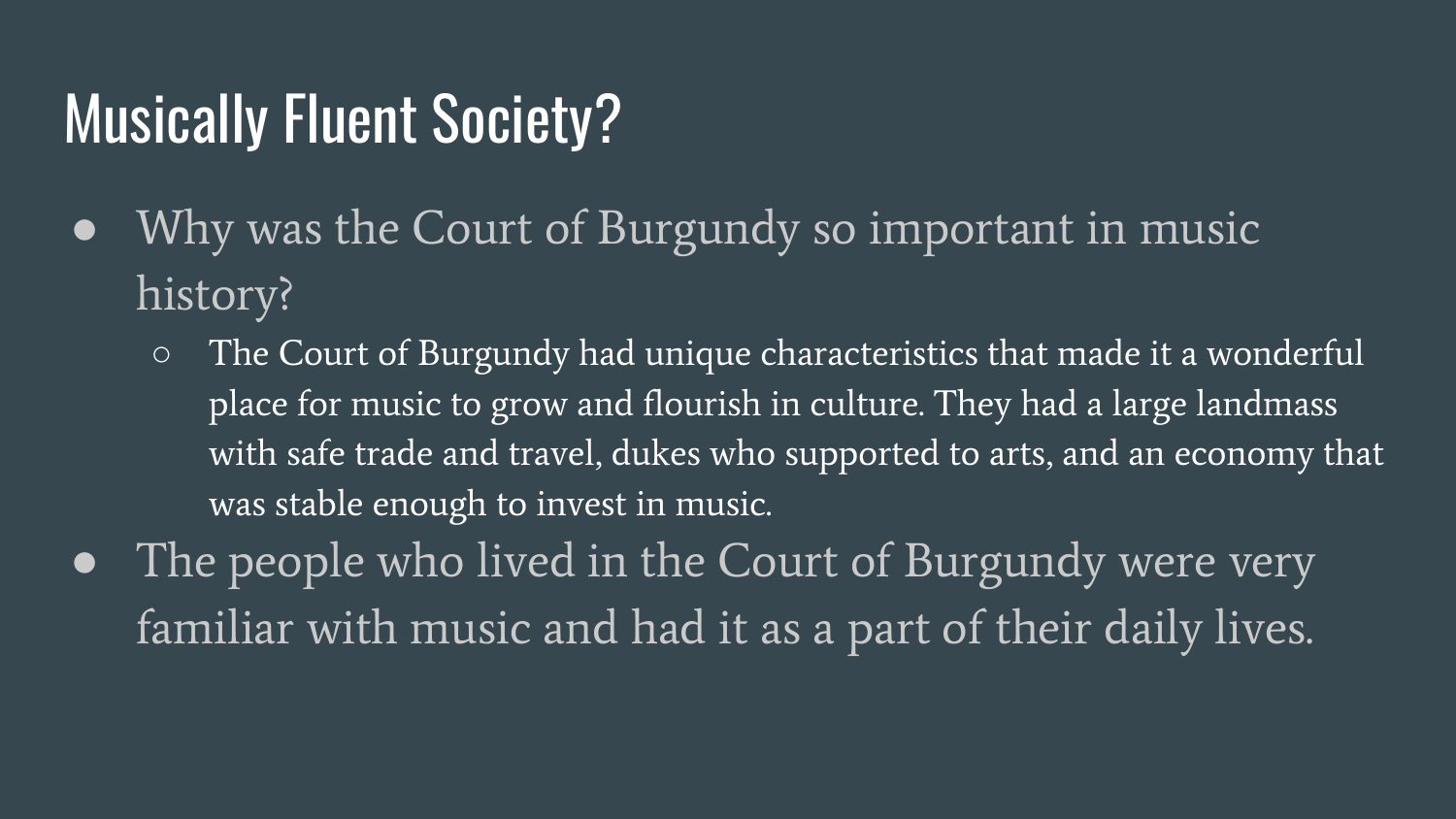The court of Burgundy supported music in daily life for reasons spanning from religious practice to showing off the wealth of the duke.

The importance of hearing different styles of music and of contributions made by the patrons to music were emphasized through the court of Burgundy. The practice and performance of music were supported in the daily routine through the church and organizations that patrons sponsored.

The court of Burgundy exemplifies this well through their unique situation, integration of music in society, and prolific

composers.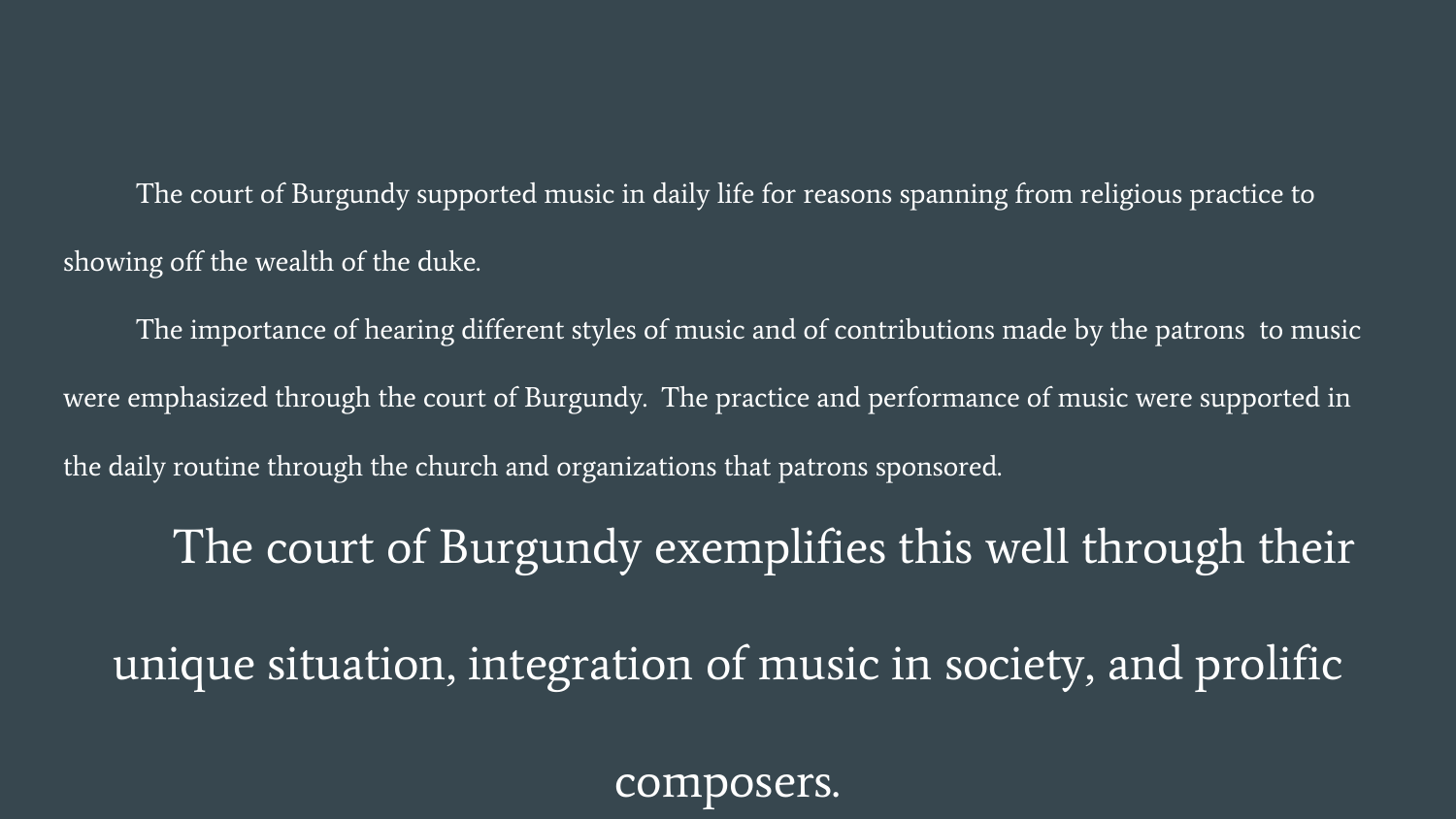### Unique Situation

- 1. The Burgundian territory was very large.
- 2. The dukes all supported music in the court and put emphasis on it
- 3. Economically and politically sound territories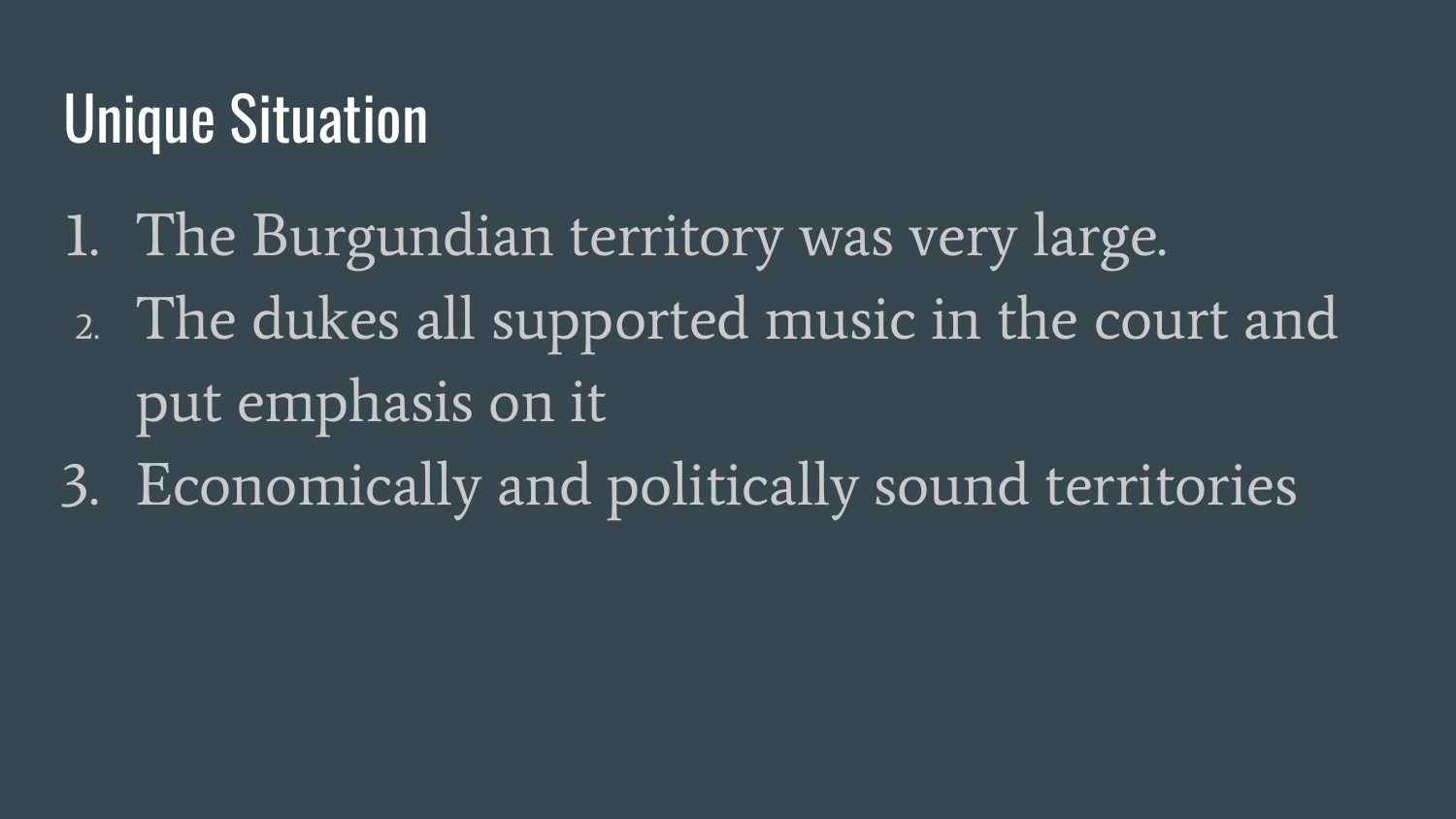## **Territory**

Where is the Burgundian Territory?

The territory of Burgundy included **Belgium**,

Netherlands, northeastern France, Luxembourg,

Lorraine, and Holland.

Since many normal concerns such as **economic status**, safe travel within territories, and political status were not an issue in Burgundy, the leaders were able to put emphasis on music literacy.

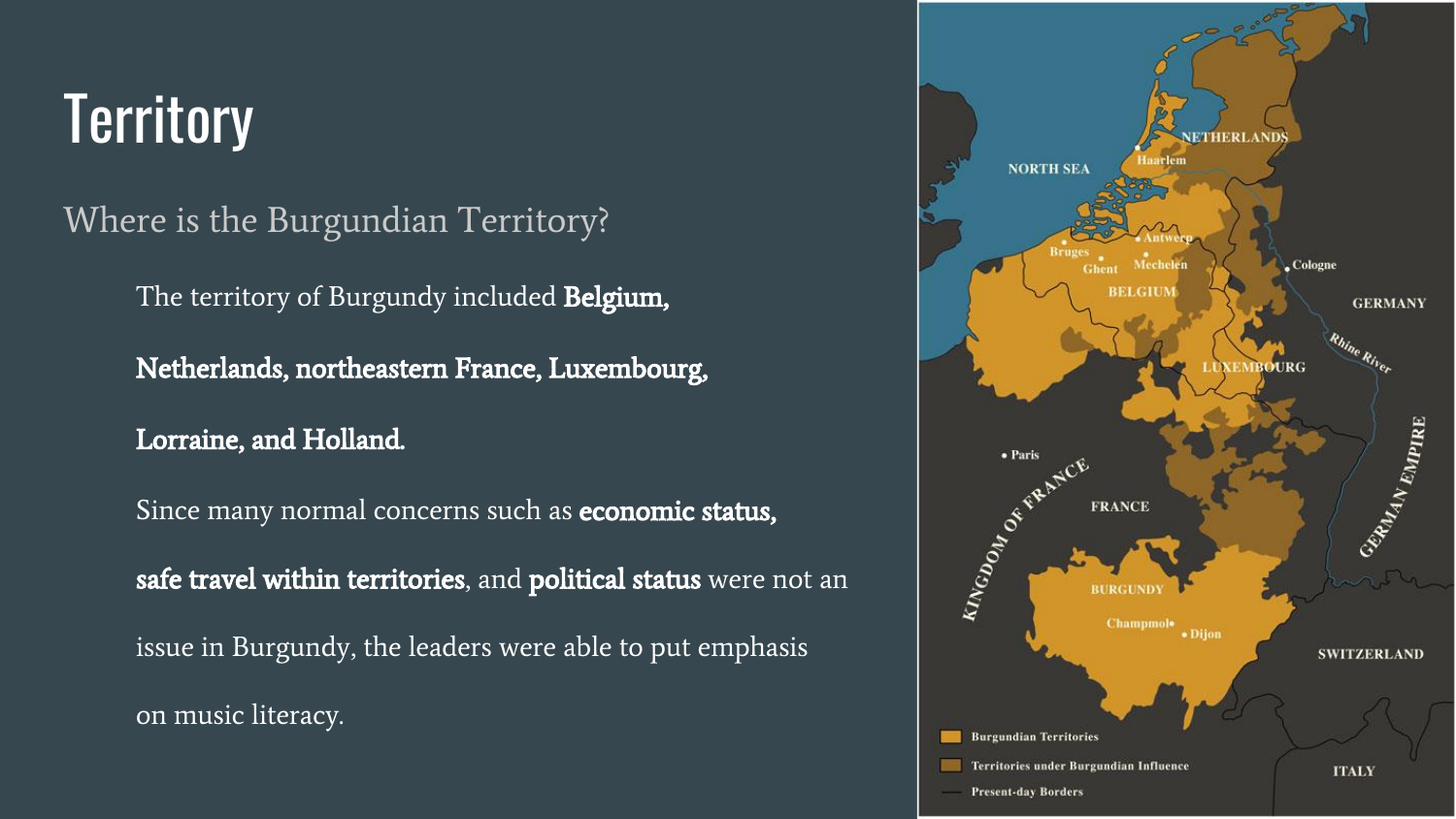#### The Dukes of Burgundy

- Philip the Bold 1363 established the chapel in 1386
- John the Fearless ruled until 1419
- Philip the Good ruled until 1466 very extravagant court
- Charles the Bold ruled  $1467 1477$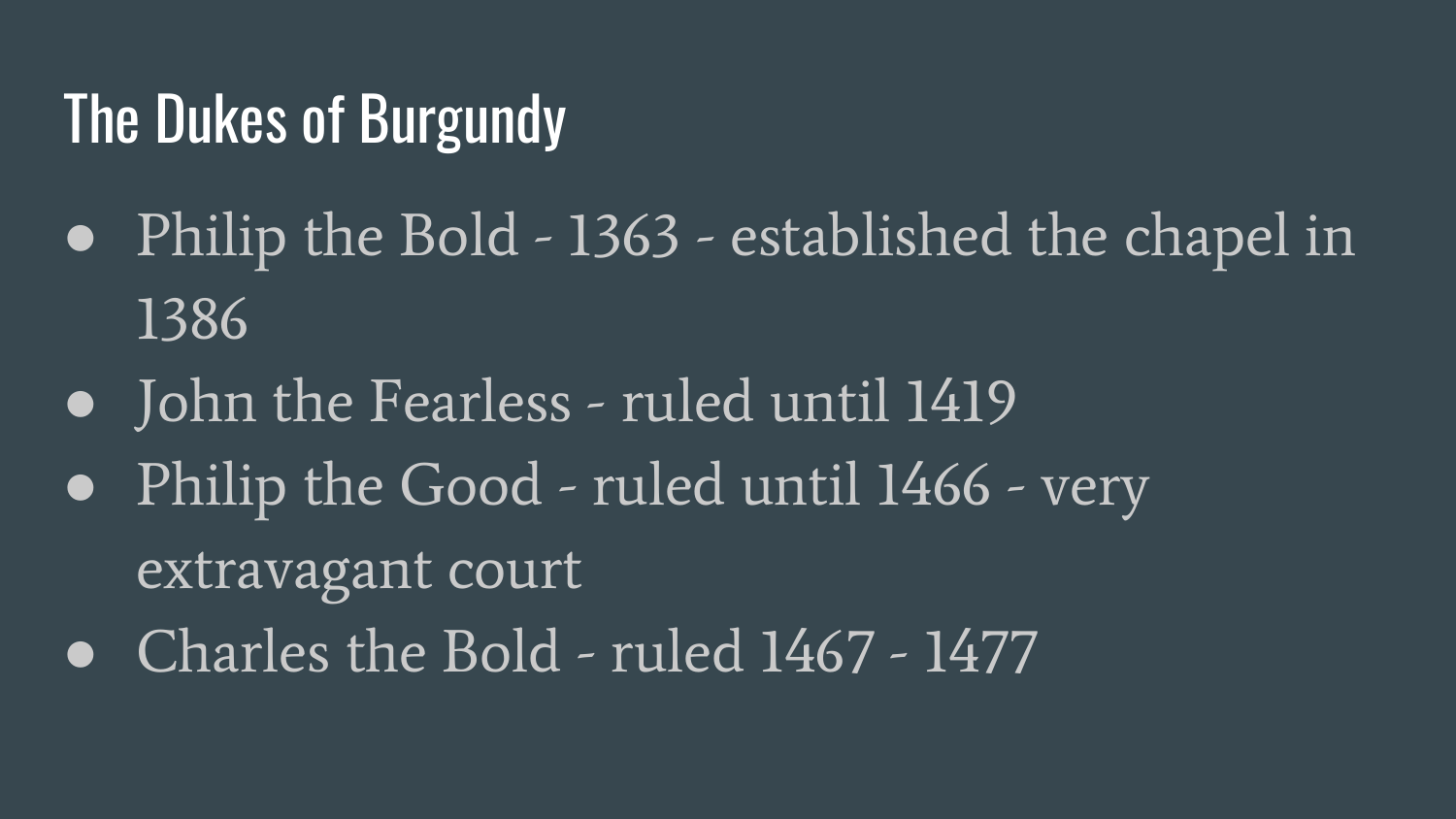#### No male heir? What happens next?

- After Charles the Bold died in 1477, there wasn't a male heir to continue the line so France took over. However, France still let **Mary of Burgundy, Charles the Bold's daughter**, rule the territories with her son, Philip the Fair.
- Mary of Burgundy married Maximilian who supported the arts and let Mary take control of the music in the territories.
- When Mary died, Maximilian took control until **Philip the Fair was old enough to** rule in 1494.
- Maximilian took this knowledge and love of music from Burgundy with him when he became the Holy Roman Emperor in 1493.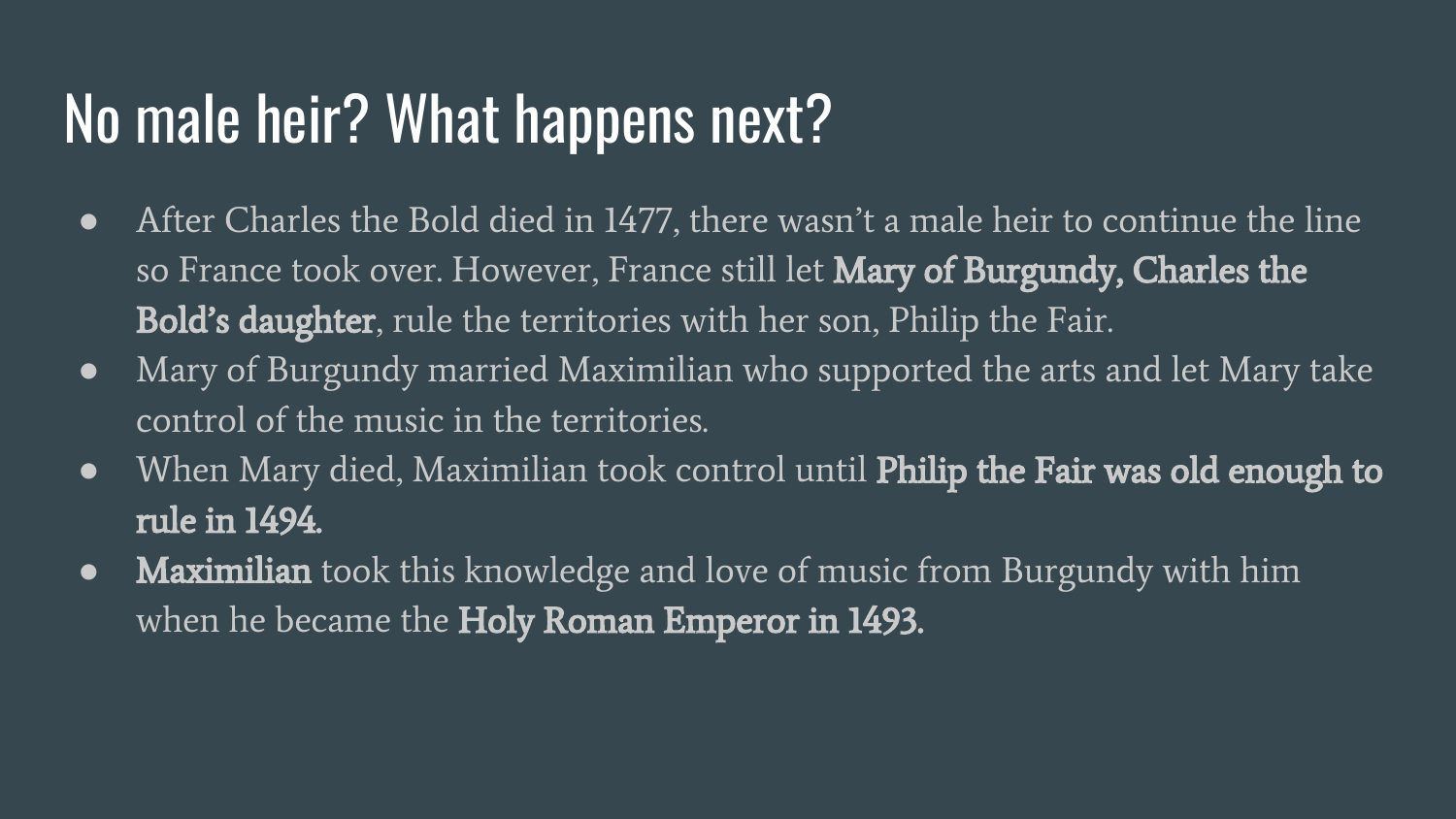#### Integration of Music in Society

- One way music was integrated into society was through the court chapel under the reign of Philip the Bold in 1384. By 1445, Philip the Good had 23 singers in the chapel choir which was the second largest of its time.
- The chapel does not refer to a building in this case.
	- "Because the courts of the period were often itinerant, moving from one residence to another within their own territory and visiting on occasion the domains of neighboring lords as well, the term 'chapel' signified not so much the room or building in which the services could be held (even though that was the current meaning) as the choir of clerics who officiated for the church, regardless of where the liturgy was celebrated." (Leeman L. Perkins, Music in the Age of the Renaissance (NY: Norton, 1999), 90.)
- Musicians usually moved around a lot.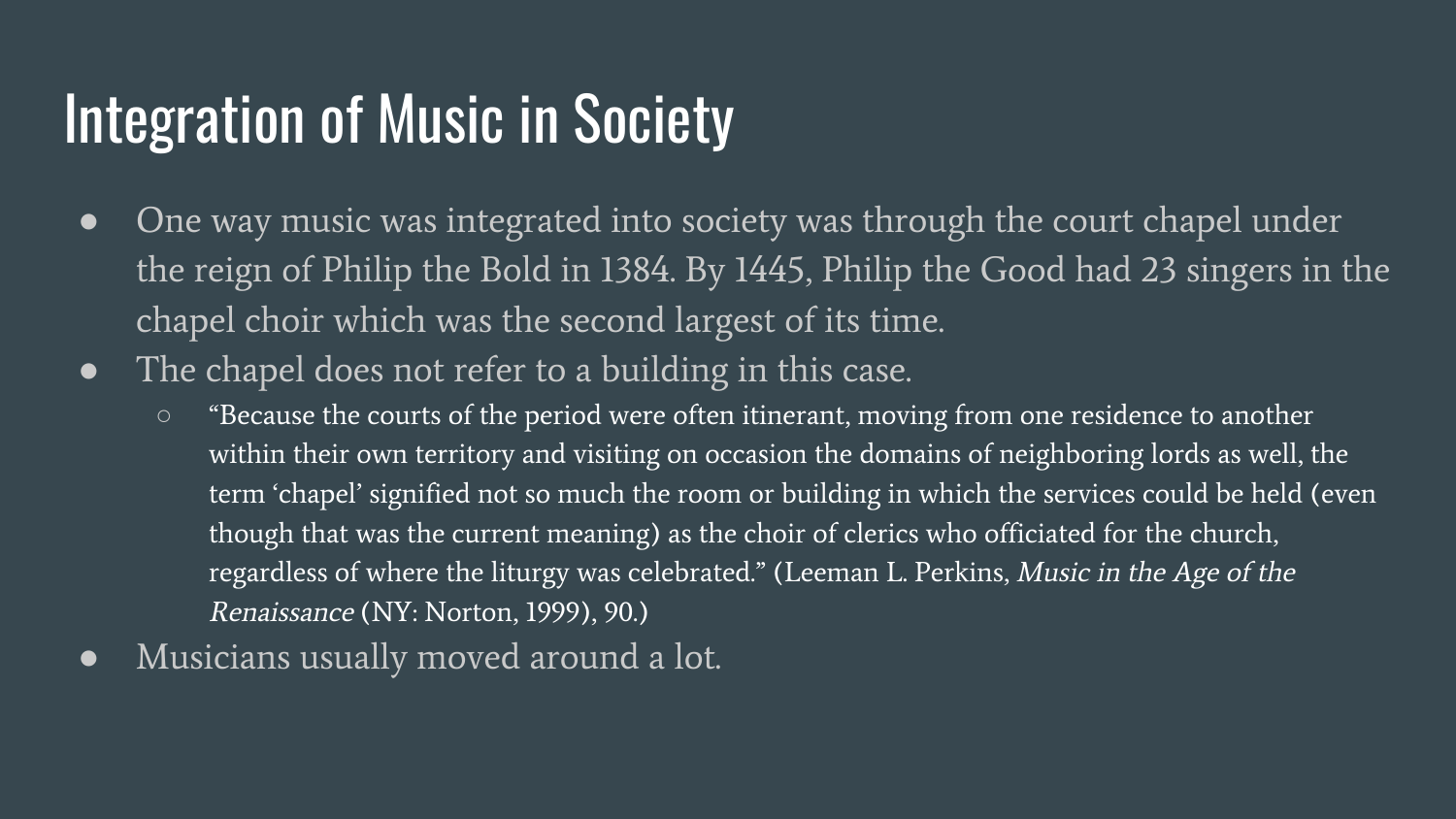#### **Clerics of the Chapel**

- The Court of Burgundy was the first to make a cleric ranking system
- Chapelmaster 1 ordained priest who organized everything
- Chaplin  $10 15$
- $\bullet$  Clerks 5 6
- Butlers 1 or more took care of the chapel with proper liturgical decorations
- There was even a Quartermaster who took care of the horses for the court.
- Choirboys were trained to later be clerks or chaplins
- All of these people were able to read music and sing well music was introduced to them at a young ago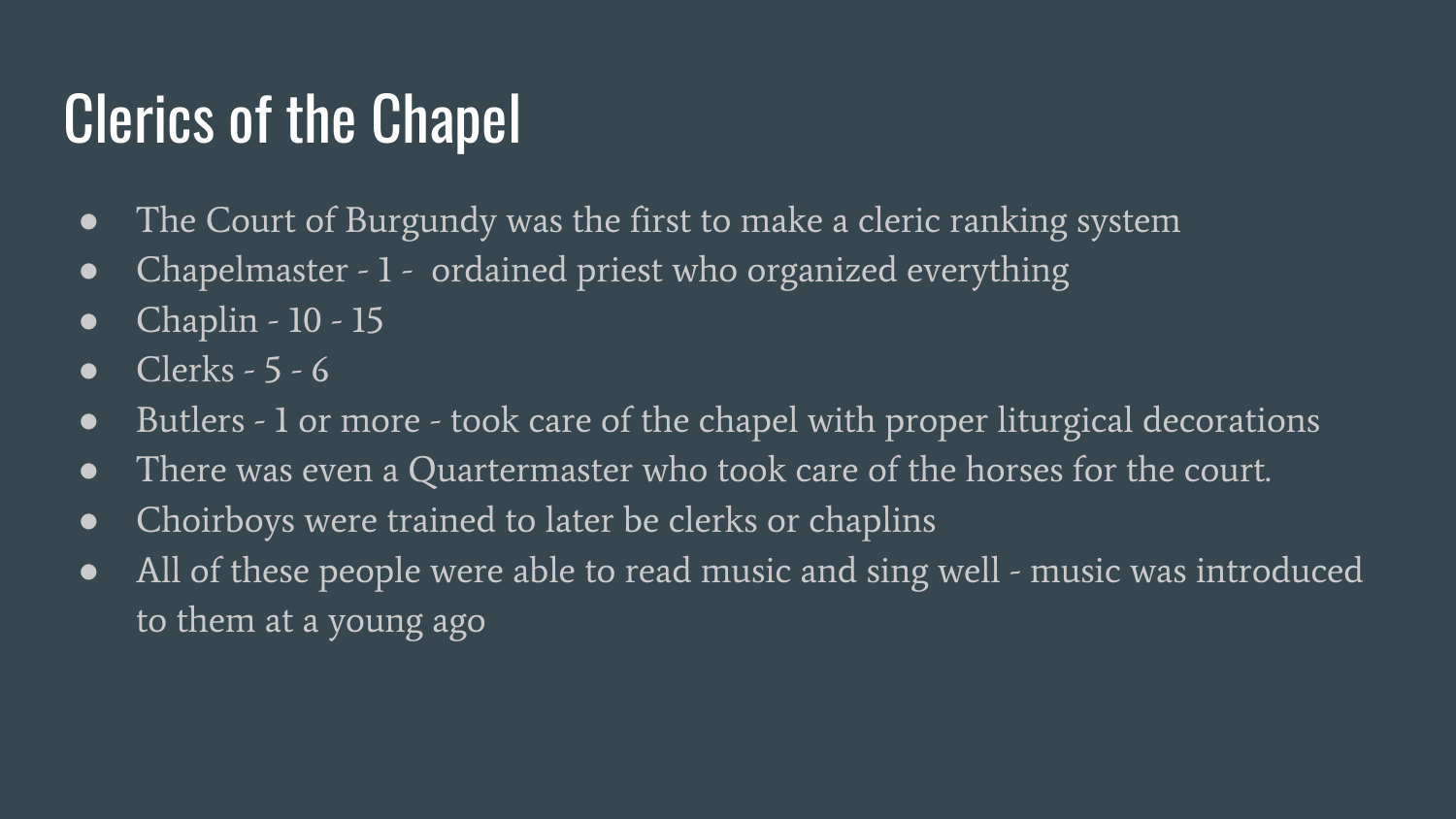#### Philip the Good… and extravagant!

- Made his court extravagant like he wanted his land to be
- " Magnificence is an attribute of expenditures of the kind which we call

honorable. The expenditure should be worthy of his means and suit not only the results but also the producer." - Aristotle

• 1445 - 23 chapel singers - made a living through music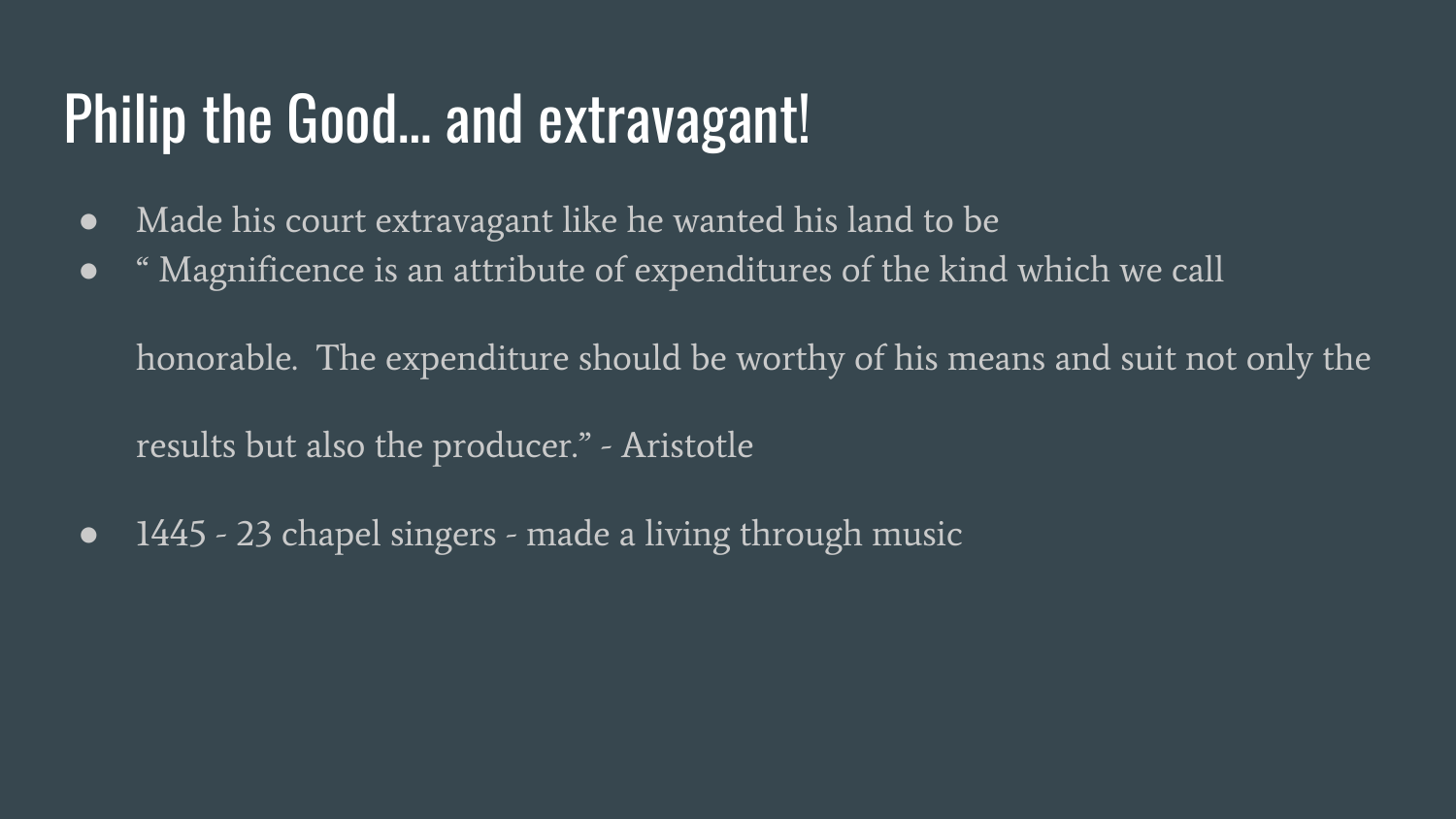#### Instrumental Music in Society

- Harp, lute, fiddle, recorder, and chamber organ were usually used to play just for the Duke in a quieter setting.
- The trumpet and shawn were used for outside celebrations. Mostly fanfares. The music for these instruments was not written down for a while.
- "Philip's band apparently did not include slide trumpets, but the record of his payment to a menestrel de trompette in the entourage of a visiting bishop in 1386 is one of the earliest references to the new instrument. The splendor of Burgundian court life caught the attention and imagination of other courts all over Western Europe. Many of the most important developments in music over the course of the fifteenth century can be traced to its influence." (Gleason, 25)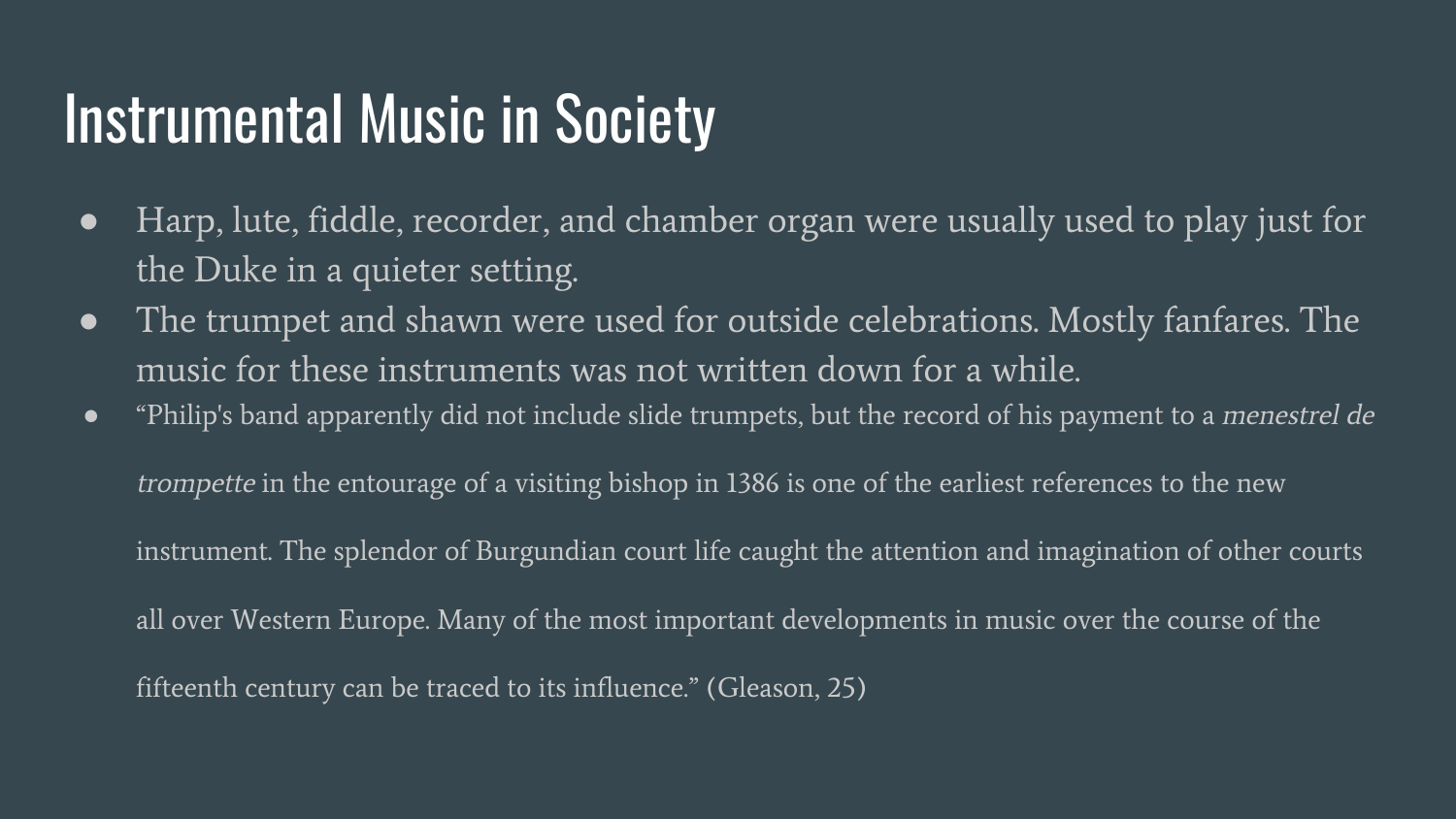#### Guillaume DuFay

- 1400 1474 one of the greatest composers of the 15th century
- First composer of the "First Netherlandish School" for music
- His style of writing evolved very heavily over time because he had so many influences from different cultures.
- Taught the rudiments of music in Cambri and was a choirboy by 1409
- He moved around for while after that and then in 1428 was in the papal chapel in Rome until 1437
- It was when Dufay wrote the music for Louis of Savoy's marriage celebration in 1434 that the Duke of Burgundy and his chief composer, Binchois, heard his music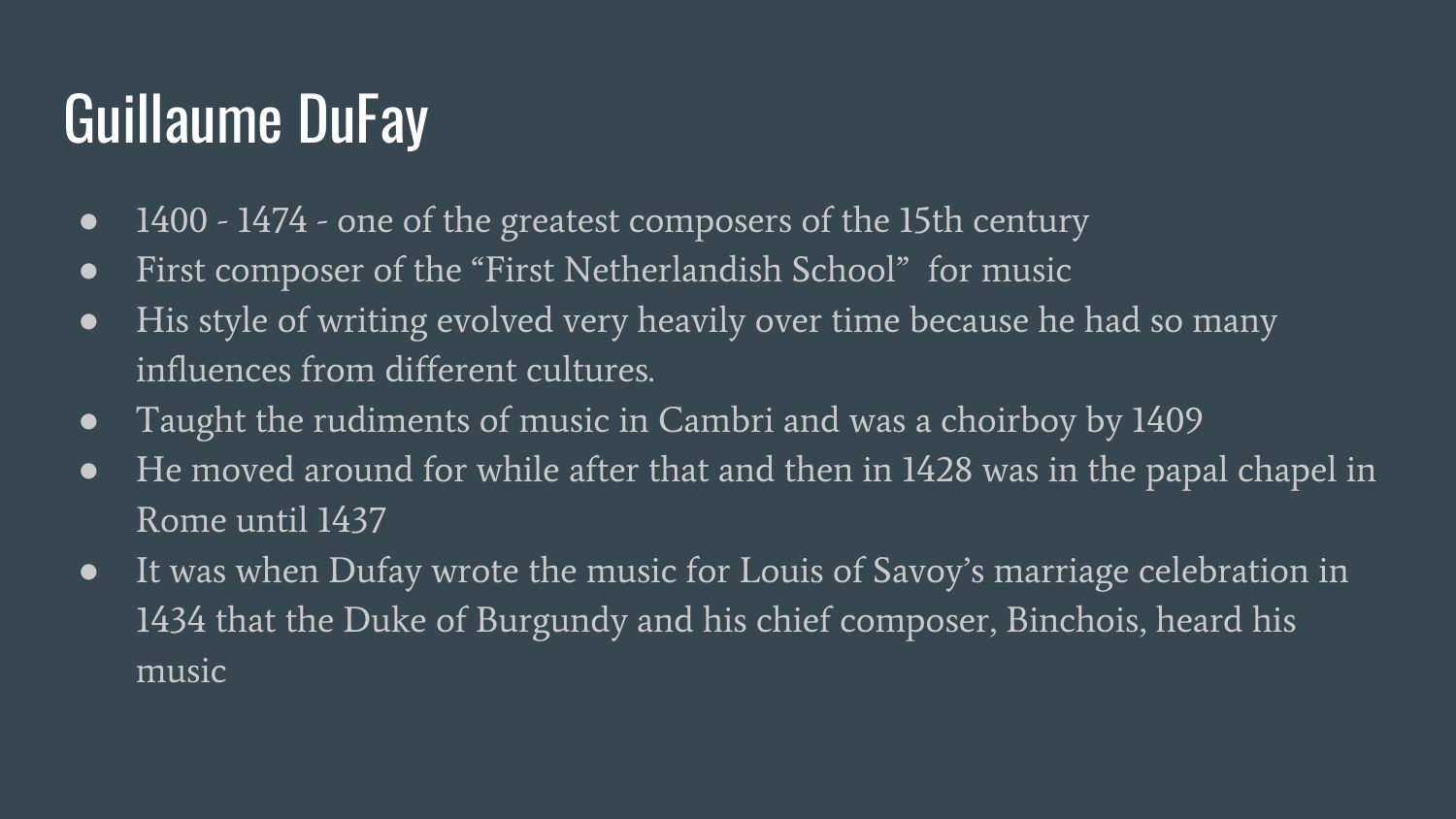- By 1446, DuFay was referred to as a chaplain of the court of Burgundy though he didn't actually live in the Burgundian territories.
- He wrote many masses. Chansons, and motets
- DuFay was not satisfied with the mass cycle so he put the Ordinary together as one.
- He was a leader in bringing the cyclic cantus firmus mass into the mainstream Franco-Netherlandish polyphony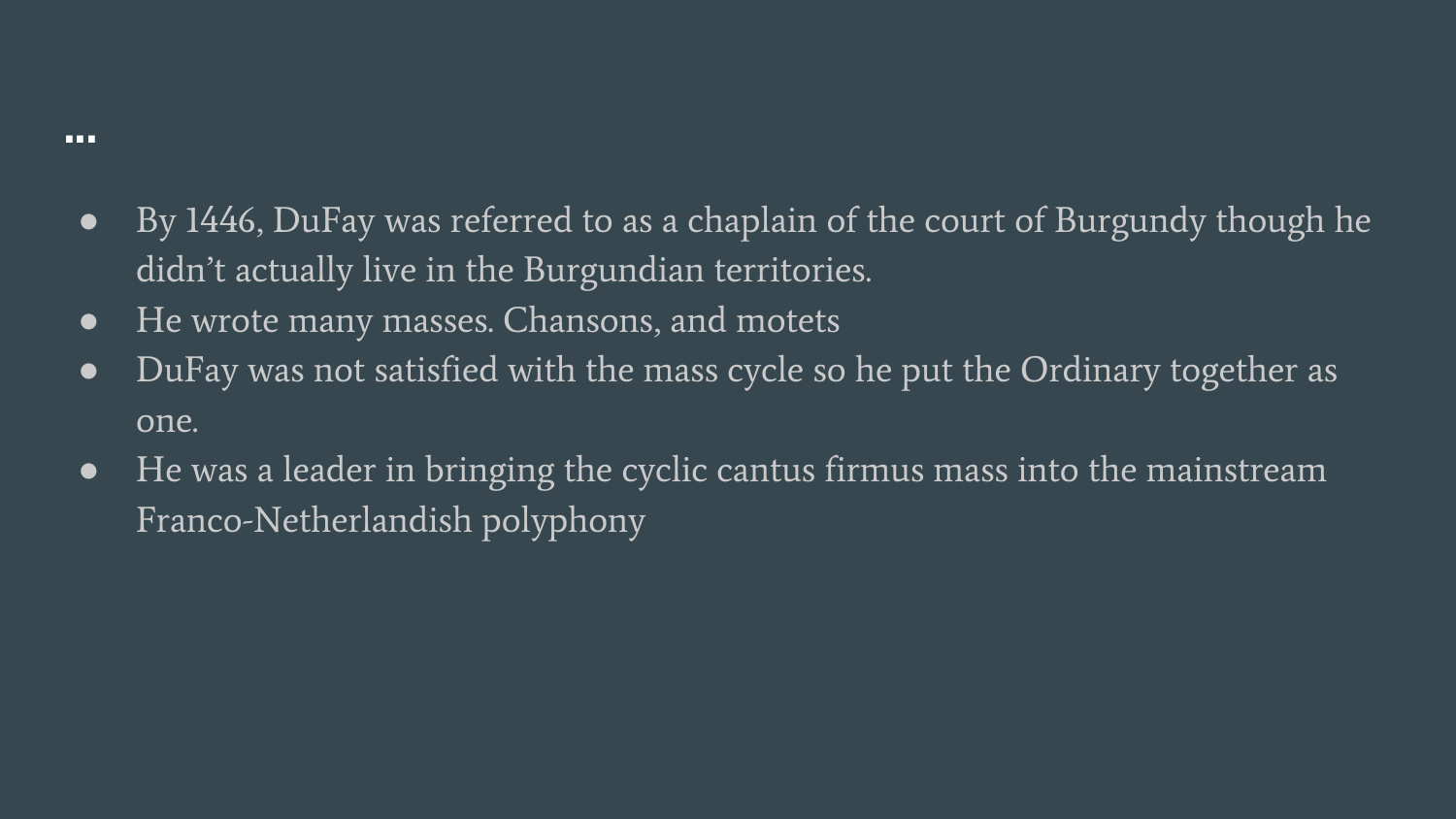#### Gilles Binchois

- The head composer for the court of Burgundy
- Mostly known for his secular works
- He uses more direct and shorter melodies than DuFay.
- "Binchois's avoidance of the isorhythmic motet may stem from the demands of his position rather than lack of technical mastery: the Burgundian court had no use for elaborate ceremonial sacred music other than the Mass." (Brown, 47.)
- Height of his career was in 1430 when he worked for Philip the God.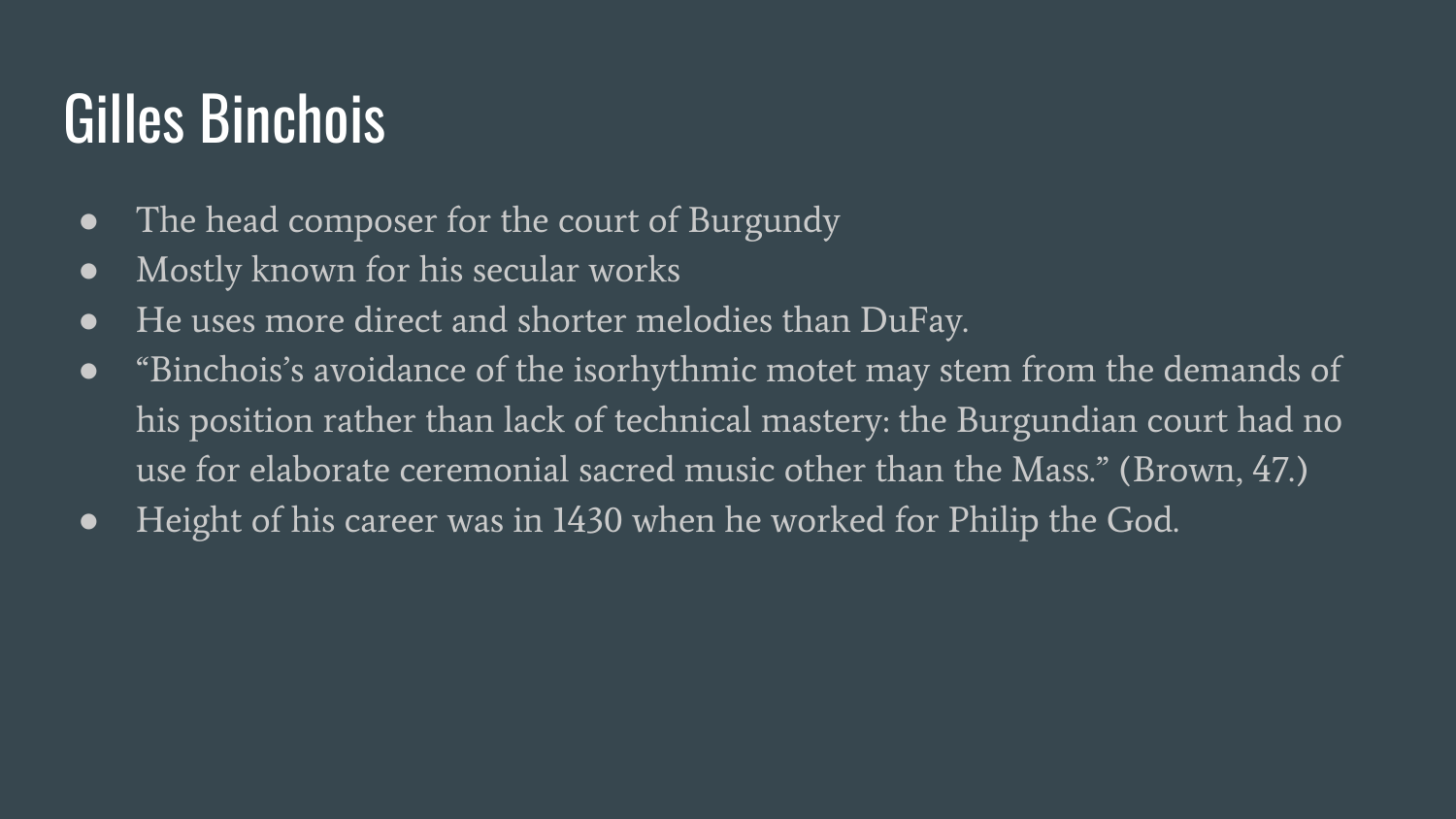#### The Court of Burgundy - Overview

- Economic Status many cleric positions and safe trade and travel
- Political Status stable leaders who wanted their land to flourish
- Musical Status Guillaume DuFay and Gilles Binchois

The court of Burgundy was musically fluent because of their

unique situation, their integration of music in society, and their

prolific composers.